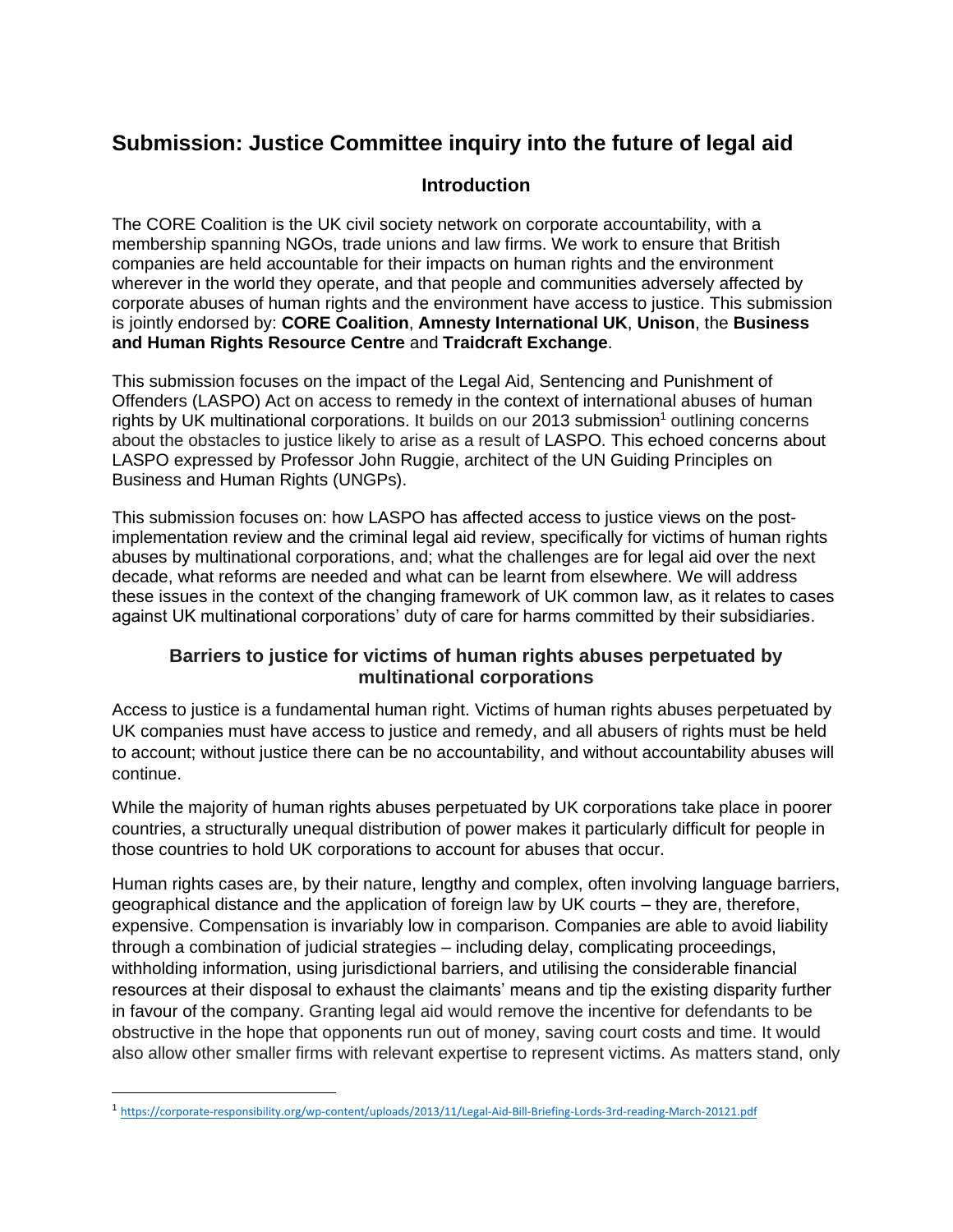one or two firms have achieved a business model that allows them to frontload the costs of these kinds of claims.

Given that the English corporate liability regime makes it virtually impossible to prosecute companies under criminal law for their human rights abuses, it can often be the case that the only realistic route to accessing justice for victims of UK corporate abuse in poorer countries is to hold a UK corporation to account in the English civil law system.

#### **Developments in UK common law**

In recent years, there has been an increasing trend of victims bringing civil claims against UKdomiciled parent companies for the acts or omissions of their overseas subsidiaries. Crucially, since LASPO was introduced this has been matched by an evolution in UK common law, which now holds that UK parent companies can have a duty of care for harms caused by their overseas subsidiaries.

The Supreme Court's landmark judgment in *Vedanta Resources Plc and Konkola Copper Mines Plc v Lungowe and Ors* found that a UK parent company could, under certain conditions, be held liable for the operations of its overseas subsidiary. A similar ruling in *Okpabi v Shell*, heard at the UK Supreme Court in June 2020, would consolidate the principles from the Vedanta case. The CORE Coalition acted as an intervener in both cases.

## **LASPO – preventing progress in civil cases**

However, while the potential for such cases to be heard - and thus for victims of abuse to access justice - in the UK have increased, changes brought by LASPO, and how it intertwines with specific EU regulations, have produced a perverse outcome which undermines these advances: it is increasingly difficult for law firms to bring these cases due to a lack of financial viability.

As Leigh Day solicitor Richard Meeran explained to the Joint Committee on Human Rights for its 2017 report 'Promoting responsibility and ensuring accountability',<sup>2</sup> the EU Rome II Regulation (Rome II) requires damages in tort cases to be assessed by reference to local levels, which are very low in comparison to the damages awarded for the same torts occurring in the UK:

"Simultaneously, LASPO has caused a tightening of the 'proportionality' rule, generally requiring costs to be less than damages. With Rome II resulting in relatively low damages, the proportionality rule has often been relied upon by defendant companies to seek to restrict the incurrence of costs in these complex international cases, most specifically in relation to the costs of disclosure, which is an essential tool for victims' access to evidence."

LASPO has removed the ability to recover success fees from defendants and has, "thereby reduced the levels of compensation available to victims and concurrently, the financial viability of lawyers taking on the financial risk in pursuing the claims."<sup>3</sup>

As such, vital civil law cases against UK corporations for harms committed overseas are at extant risk of not being taken – in spite of common law changes enabling them to be potentially

<sup>2</sup> <https://publications.parliament.uk/pa/jt201617/jtselect/jtrights/443/443.pdf> pp.50 - 51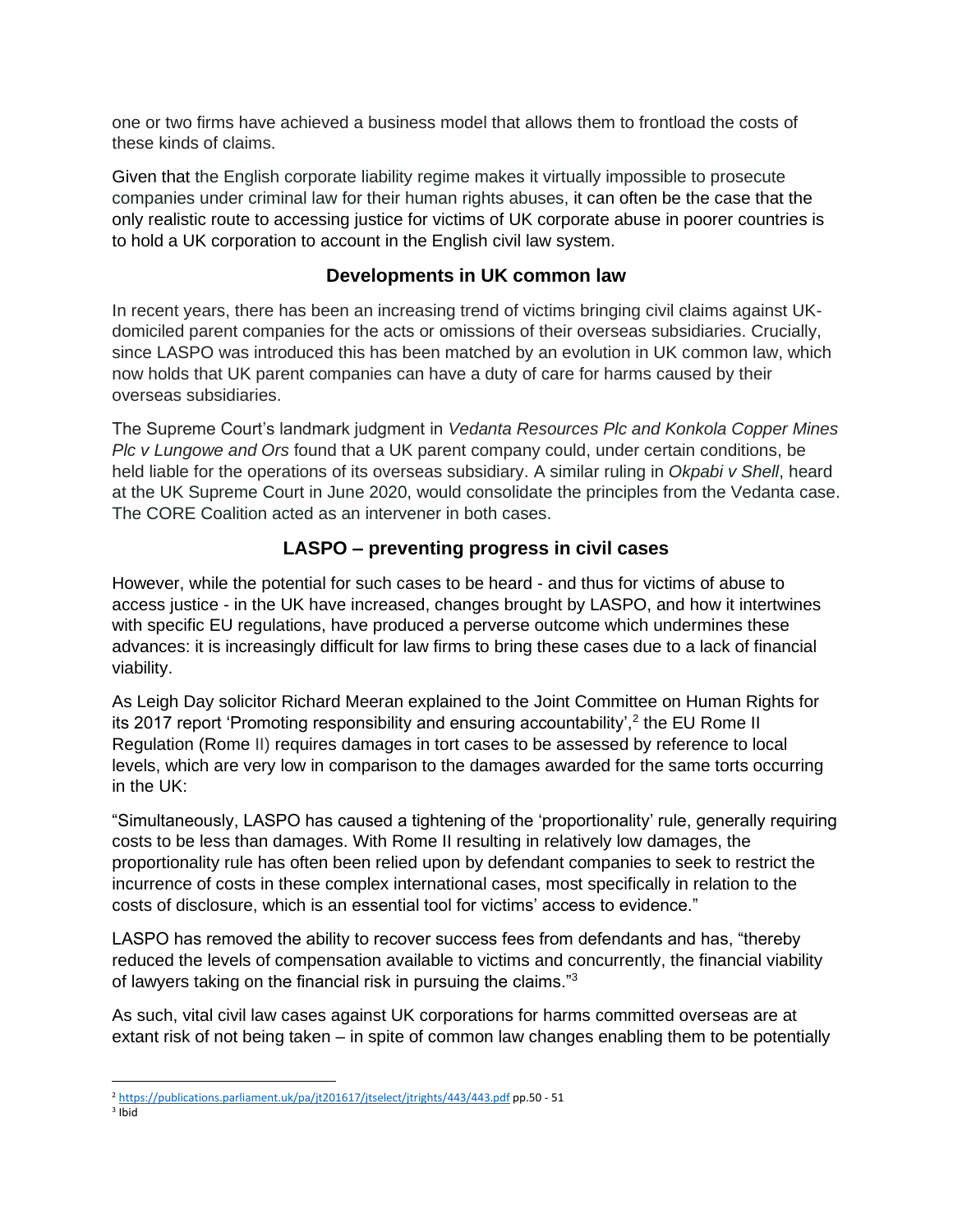heard. Victims of corporate abuse are effectively being denied their fundamental human right to access justice due to reforms mandated by LASPO.

Progress on access to justice could be derailed further after Brexit unless vital EU regulations are retained in UK law, specifically regarding the use of *forum non conveniens.* 

Article 2 of Brussels I Regulation (Recast) and its interpretation by the European Court of Justice (ECJ) in *Owusu v Jackson* prohibited the use of the *forum non conveniens* doctrine by English courts in civil liability suits filed against UK domiciled corporations. The ECJ held that jurisdiction conferred by Article 2 was mandatory, with no provision for English courts to decline jurisdiction on the basis of the English doctrine of *forum non conveniens*

As we have argued in a past submission to the European Commission, *forum non conveniens* "... has been used tactically by multinational defendants and frequently had the effect of obstructing, delaying and denying justice to human rights victims". <sup>4</sup> As such, the ability to once again use this doctrine would foster corporate impunity, it "would lead in many cases to a denial of justice. It would, in particular, seriously impact on the ability of overseas human rights victims to obtain access to justice".<sup>5</sup> Notably, the latest draft of the UN Binding Treaty on Business and Human Rights – currently under negotiation stipulates that state parties must "ensure that the doctrine of *forum non conveniens* is not used by their courts to dismiss legitimate judicial proceedings brought by victims".<sup>6</sup>

We also consider LASPO's provision of 'exceptional case funding' to have created a hierarchy of human rights through the provision of funding only for ECHR or EU rights, and in relation only to the actions of a public authority, and not for tort claims against companies.<sup>7</sup>

In summary, LASPO is actively inhibiting access to justice for victims of UK corporate abuse in the following ways:

- LASPO has negatively impacted access to justice generally, including by creating a twotier system based on those who cannot afford to access justice and those who can.  $8$ While the removal of legal aid for victims of human rights abuses by multinational corporations preceded LASPO, we view LASPO as generally undermining the principle of legal aid as a whole, and thus the ability to ensure legal aid for these groups in particular;
- The **success fee** must now be paid from the compensation awarded to victims of abuse, and the costs incurred by the winning side's legal team, which are recoverable from the losing side, must now be 'proportionate' to the amount awarded in compensation;
- **After the Event (ATE) insurance premiums,** which protects claimants from the risk of having to meet the opponent's costs, now have to be paid for out of the compensation awarded to victims;
- Both of the above issues are worsened by the **EU Rome II** which requires damages in tort cases to be assessed by reference to local levels - with the result that damages in

5 Ibid

<sup>4</sup> <https://www.leighday.co.uk/LeighDay/media/LeighDay/documents/EU-Commission-submission-on-Owusu.pdf?ext=.pdf>

<sup>6</sup> [https://www.ohchr.org/Documents/HRBodies/HRCouncil/WGTransCorp/Session6/OEIGWG\\_Chair-](https://www.ohchr.org/Documents/HRBodies/HRCouncil/WGTransCorp/Session6/OEIGWG_Chair-Rapporteur_second_revised_draft_LBI_on_TNCs_and_OBEs_with_respect_to_Human_Rights.pdf)

[Rapporteur\\_second\\_revised\\_draft\\_LBI\\_on\\_TNCs\\_and\\_OBEs\\_with\\_respect\\_to\\_Human\\_Rights.pdf](https://www.ohchr.org/Documents/HRBodies/HRCouncil/WGTransCorp/Session6/OEIGWG_Chair-Rapporteur_second_revised_draft_LBI_on_TNCs_and_OBEs_with_respect_to_Human_Rights.pdf)

<sup>7</sup> <https://publications.parliament.uk/pa/jt201617/jtselect/jtrights/443/443.pdf> p.51

<sup>8</sup> [https://www.amnesty.org.uk/files/aiuk\\_legal\\_aid\\_report.pdf](https://www.amnesty.org.uk/files/aiuk_legal_aid_report.pdf)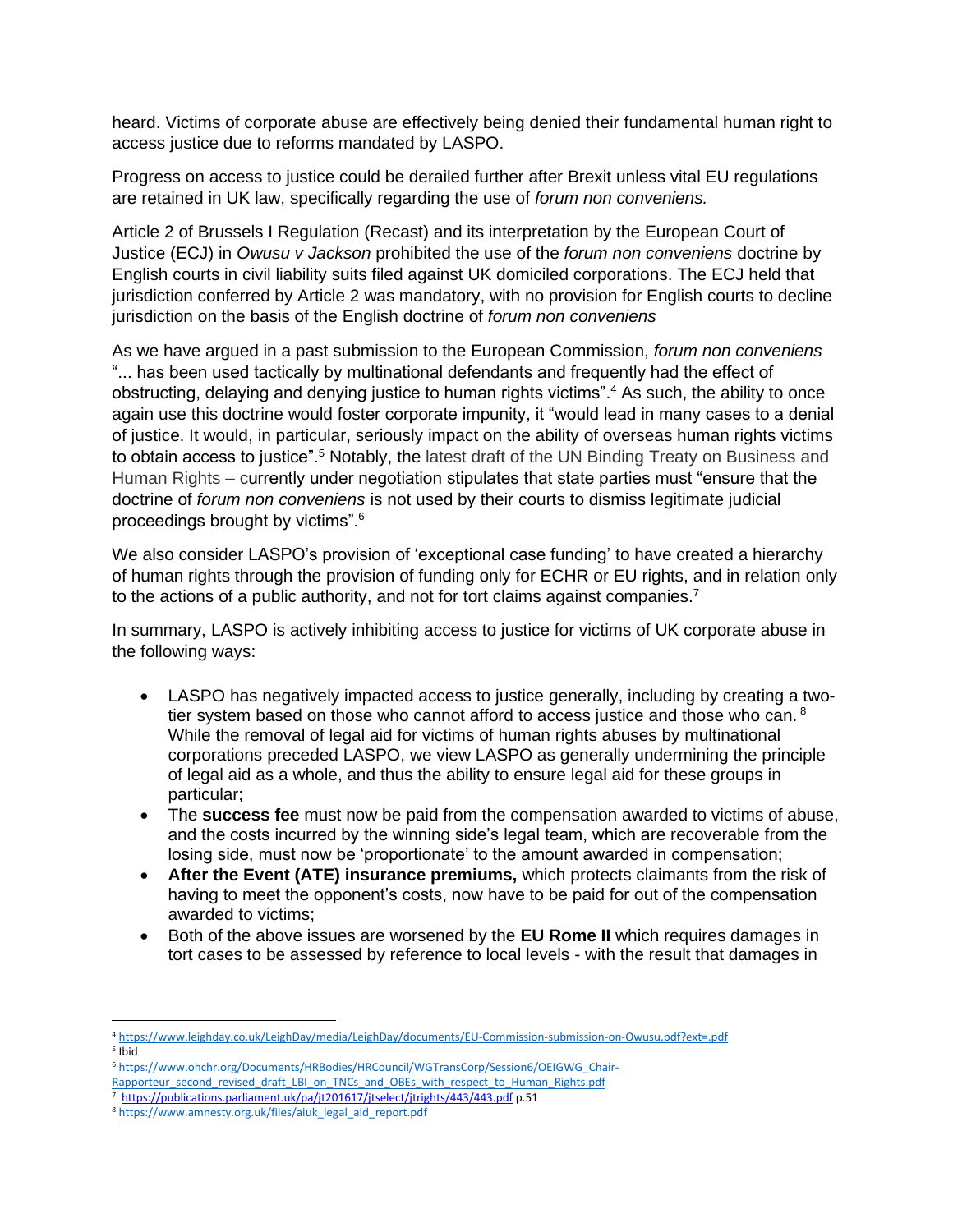international corporate human rights abuse claims are generally very low compared to the damages awarded for the same torts occurring in the UK.

## **Meeting UK commitments on to access to justice**

The aforementioned impacts of LASPO undermine UK commitments made in various international fora. Since LAPSO was introduced in 2012, the UK has reaffirmed its commitments to implementing the 2011 **UNGPs**,<sup>9</sup> including Pillar III, to, "take appropriate steps to ensure" that those affected by business-related human rights abuses within their territory and/or jurisdiction "have access to effective remedy". The UK is also committed to implementing the **Sustainable Development Goals (SDGs)**, including **SDG 16** to, "promote the rule of law at the national and international levels and ensure equal access to justice for all".<sup>10</sup> The latest draft of the **UN Binding treaty on Business and Human Rights** – currently under negotiation – also stipulates that victims of abuses "be guaranteed access to information and legal aid relevant to pursue effective remedy" and that "State Parties shall provide adequate and effective legal assistance to victims throughout the legal process", including ensuring that "court fees and other related costs do not become a barrier to commencing proceedings... and that there is a provision for possible waiving of certain costs in suitable cases".<sup>11</sup>

In recent years there has been an emerging global trend towards enacting laws to enable access to justice for victims of corporate human rights abuse. France was the first state to introduce a law obliging corporations to take preventative action through mandatory human rights due diligence, combined with legal liability when damage and loss occur - making it easier for victims of human rights abuses to bring cases against French companies. Similar laws are being developed in States across Europe and by the EU itself.

Civil society organisations,<sup>12</sup> legal institutions<sup>13</sup> and the UK Parliament's Joint Committee on Human Rights<sup>14</sup> have urged the UK to introduce similar legislation in order to impose a duty on all companies to prevent human rights abuses and an offence of "failure to prevent**"** human rights abuses for all companies, mirroring the provisions of the Bribery Act 2010, Section 7. This would build on and consolidate the advances in UK case law outlined above; give domestic legal force to the UNGPs; and help to overcome jurisdictional, legal and procedural barriers that prevent many civil cases against companies from being taken.

#### **Recommendations**

In order to retain its leadership on business and human rights and meet its commitments on access to justice in the context of Brexit, the UK must take the following steps:

1. Introduce a Human Rights Exception to the Legal Aid, Sentencing and Punishment of Offenders Bill, to ensure: the ability to recover success fees from defendants; that ATE insurance premiums do not have to be paid from compensation awarded to victims.

<sup>9</sup> <https://www.gov.uk/government/publications/implementing-the-un-guiding-principles-on-business-and-human-rights-may-2020-update> <sup>10</sup> <https://www.un.org/sustainabledevelopment/peace-justice/>

<sup>11</sup> [https://www.ohchr.org/Documents/HRBodies/HRCouncil/WGTransCorp/Session6/OEIGWG\\_Chair-](https://www.ohchr.org/Documents/HRBodies/HRCouncil/WGTransCorp/Session6/OEIGWG_Chair-Rapporteur_second_revised_draft_LBI_on_TNCs_and_OBEs_with_respect_to_Human_Rights.pdf)[Rapporteur\\_second\\_revised\\_draft\\_LBI\\_on\\_TNCs\\_and\\_OBEs\\_with\\_respect\\_to\\_Human\\_Rights.pdf](https://www.ohchr.org/Documents/HRBodies/HRCouncil/WGTransCorp/Session6/OEIGWG_Chair-Rapporteur_second_revised_draft_LBI_on_TNCs_and_OBEs_with_respect_to_Human_Rights.pdf)

<sup>12</sup> [https://corporate-responsibility.org/wp-content/uploads/2019/04/190409\\_UK-mHRDD-campaign-statement\\_FINAL-with-logos.pdf](https://corporate-responsibility.org/wp-content/uploads/2019/04/190409_UK-mHRDD-campaign-statement_FINAL-with-logos.pdf)

<sup>13</sup> <https://www.biicl.org/publications/a-uk-failure-to-prevent-mechanism-for-corporate-human-rights-harms>

<sup>14</sup> <https://publications.parliament.uk/pa/jt201617/jtselect/jtrights/443/44311.htm>